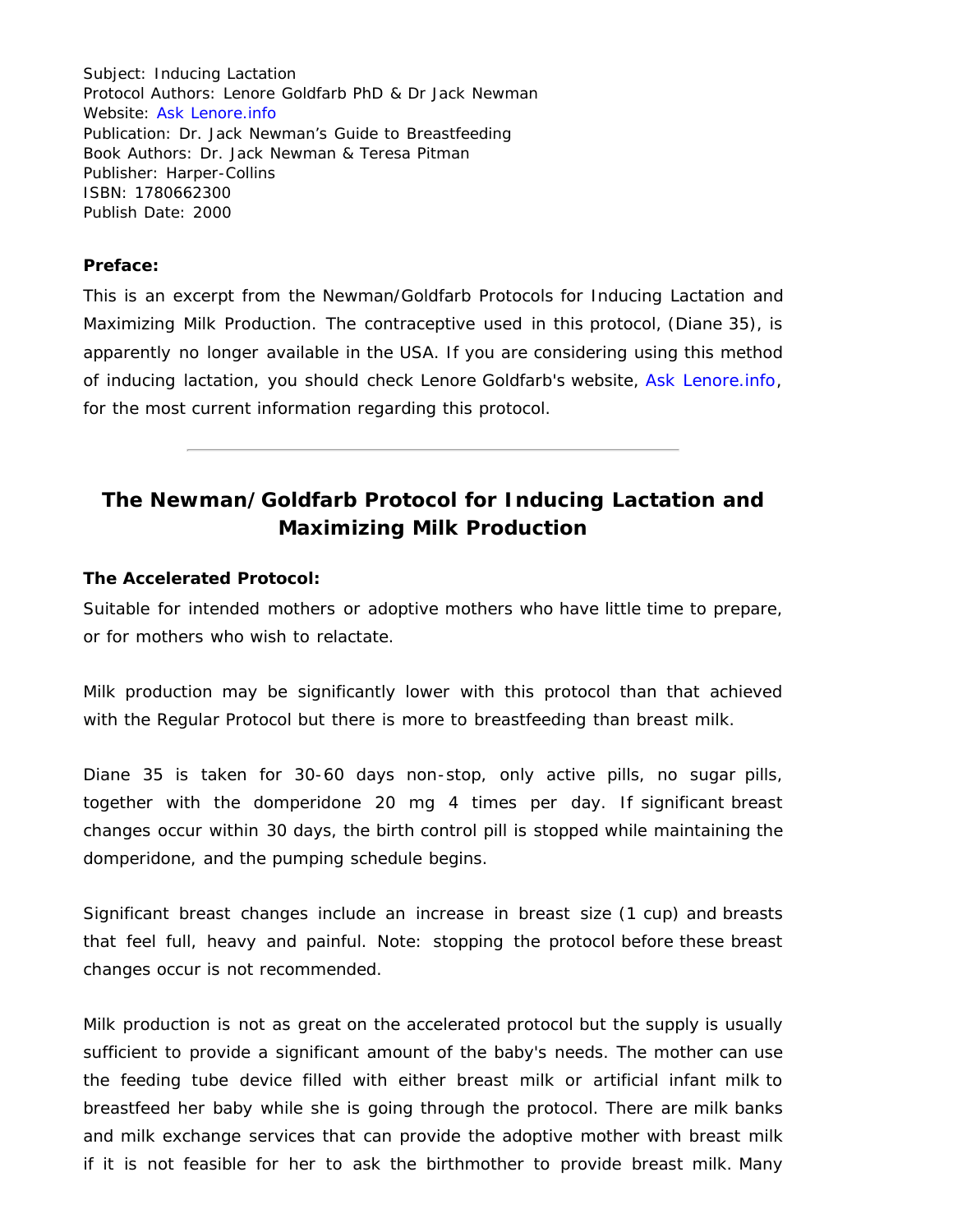adoptive mothers and intended mothers have asked the birth mother to provide breast milk for a limited amount of time ranging from two weeks to 1 month or more in order to provide colostrum to the baby. Many birth mothers are happy and willing to provide the child with a healthy start in life. At least one birth mother has reported that providing breast milk helped her to cope with the adoption process. Many surrogate mothers have provided expressed colostrum and breast milk for their couples to give their children. This has become more common in recent years.

If the mother has 4 weeks or less or even if the baby has arrived and the mother suddenly decides that she wants to do the accelerated protocol, she can. The Diane 35 (once a day) is started immediately, regardless of the mother's cycle day, (see the section that describes the medications above) together with 20 mg of domperidone 4 times a day. The mother can expect to feel fatigued due to the rapid start of medications. If the mother can take the Diane 35 together with the domperidone for at least 30 days she will have a good result.

Once the mother has completed at least 30 days on the combination of Diane 35 and domperidone and has experienced significant breast changes she can stop the Diane 35, maintain the domperidone and begin pumping with a double electric breast pump. A hand pump is just not up to the job. See the section on breast pumps. Significant breast changes include an increase in breast size (at least 1 cup) and breasts that feel full, heavy and painful.

Pump as for the Regular Protocol and at least once during the night. A mother's serum prolactin levels naturally rise between 1 am and 5 am. Pumping during the night takes advantage of this natural occurrence. Additionally research has shown that frequency of breast emptying is more influential on milk supply than duration of breast emptying. The more often the mother pumps, the more milk she can store, and the better her supply will be.

Once the mother has started pumping, she can add the herbs Blessed Thistle herb (390 mg per capsule) and Fenugreek seed (610 mg per capsule). Take 3 capsules of each 3 times a day with your meals. She should take her domperidone ½ hour before meals for best absorption. She should try to eat oatmeal for breakfast at least 3 times a week. Oatmeal has been found to increase milk supply. Many mothers on the protocols have noticed a significant increase in their milk supplies when they began to add oatmeal to their diets. Fluids are very important. The human body naturally consumes and excretes the equivalent of 8 - 10 glasses of water per day. It is recommended that mothers drink at least 6 - 8 glasses of water a day if possible. Usually if mothers drink water when they are thirsty during